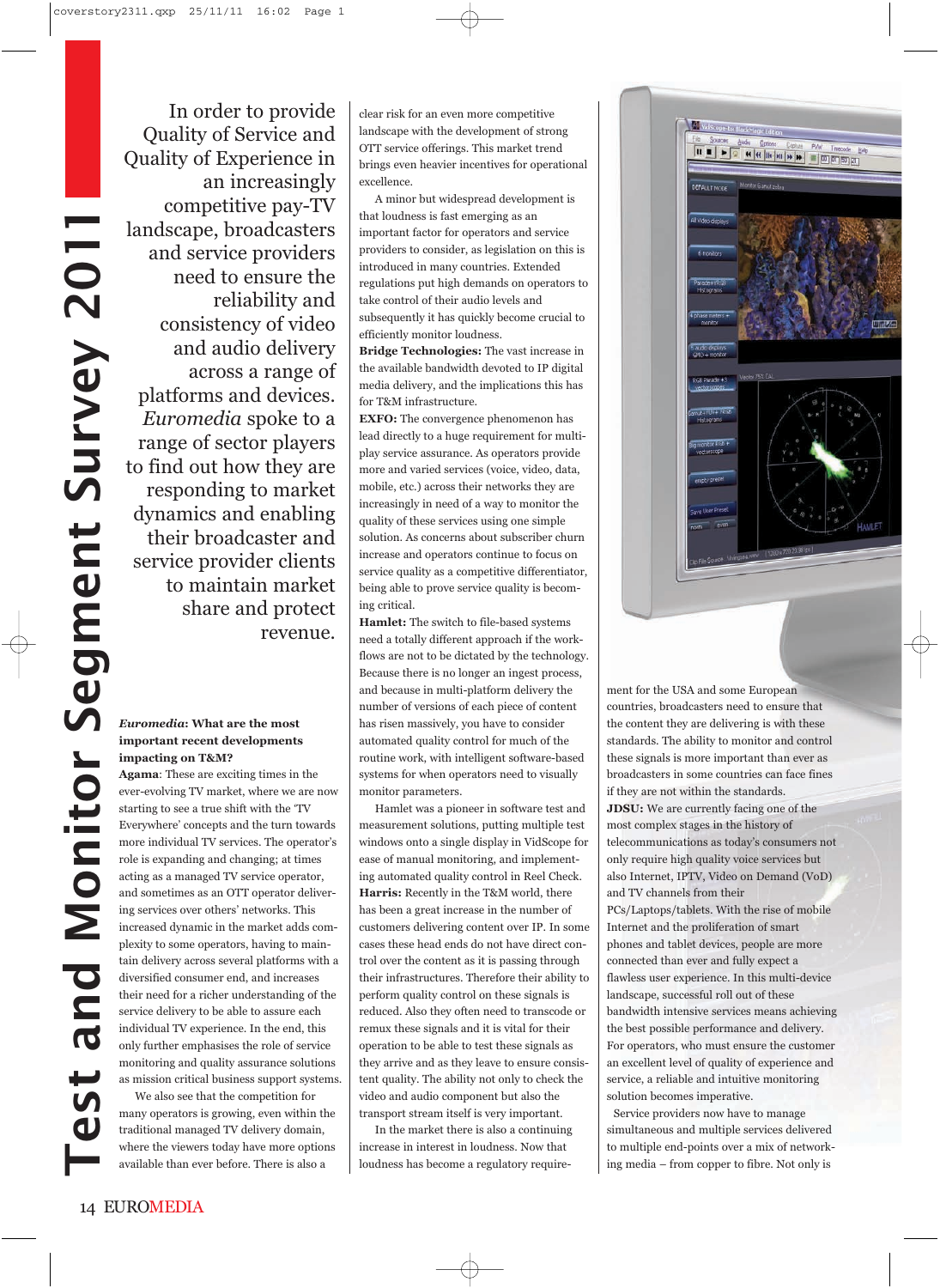

this technically difficult to do, but it also drives up operating expense (OPEX) for service providers.

**Pixelmetrix:** There are two things going on right now. First, 'traditional' operators are moving to higher and higher bandwidths to squeeze more services in. The benefits from better compression via H.264 have already paid off, so higher bandwidth is the only option left. So what this means is you see satellite operators moving to DVB-S2 and terrestrial operators moving to DVB-T2. DVB-S2, in particular, can support some astounding bit rates and some of our clients are already approaching 90 Mb/s per transport stream. Of course, the higher the compression and the faster you go, the more fragile the entire system becomes. That means Monitoring systems become even more important to optimise QoE and avoid catastrophic failures.

DVB-T2 is a little more complicated. DVB-T is already widely established in the developed world, and consumers are not always motivated to change out their STB so soon. Greenfield deployments will almost certainly be DVB-T2, but those operators are being faced with two difficulties: first, that the general economic situation is not conducive to large new investments, but more importantly

is competition for the spectrum from the mobile telephony operators.

In the mobile space, LTE, the next generation mobile phone standard, can deliver an amazing peak bit rate of up to 100 Mb/s. Furthermore, the telecom world has deep pockets and is fighting hard to buy the spectrum used by the old-world television operators. It is a political, not technical, problem.

The other thing going on is the move to OTT – Over The Top. It would be hard to deny the rapid rise of OTT services, but there remain many problems starting at the business model, to managing QoE.

The very nature of OTT means that nobody takes responsibility. So if a consumer pays for a service, how can the operator guarantee any level of service quality? It is within that context that tools for monitoring and managing QoE become important.

**Rohde & Schwarz:** The highly improved specification for the second generation of terrestrial broadcasting, DVB-T2, was released not long ago. Rohde & Schwarz sees an increasing demand for monitoring of these DVB-T2 services worldwide.

**S3 Group:** We are witnessing significant changes across the digital TV landscape. For a number of years, innovation in the industry was represented by an increasing number of channels, delivered with increasing quality to increasingly complex, dedicated function, receivers. Today's subscribers are consuming content from a variety of sources, which has been delivered to them over a variety of different networks and they are consuming it on a variety of different receiver devices.

The traditional delivery platform of a Network Operations Center (NOC) delivering content into a single network type, to be delivered to a single consumer device, meant that an operator could be reasonably confident that if the basic network elements between their NOC and the subscriber hadn't failed in some way, then the content consumption experience that a subscriber was receiving could be reasonably assessed and tested, equivalently, at the point where the content left the NOC. This is clearly no longer the case. Content is being sourced from multiple sources, live feeds, VOD servers, managed OTT services, UGC content delivery from the likes of YouTube etc. These are delivered over multiple networks, many of which are not under the direct control of the operator. And finally when the content reaches the consumer, they may be consuming it on an operator's device such as an STB, a consumer appliance like a tablet PC, the home PC, a mobile phone or indeed any combination of these.

Collectively, these changes have required

## COVER STORY

operators to deploy much more complex and heterogeneous content delivery platforms (CDP). These have presented our industry with two challenges. Firstly, validating the development and ongoing operation of these CDPs had become very complex and time consuming. The more progressive operators who have enabled their subscribers to participate fully in this new wave of TV Everywhere technologies are faced with an environment where the particular end-to-end CDP of each and every subscriber is potentially unique when all the possible combinations of source, delivery network and consumption device are considered! The second challenge is that there is a continuing focus on minimising the cost of ongoing operation of these CDPs. While they may be expensive to deploy, the real focus is on what can be done to address to ongoing OpEx of maintaining the devices and services that subscribers are becoming increasingly used to having.

*Euromedia***:** How is the Test and Monitor segment responding to these new challenges? **Agama:** When the operator's world grows more complex, the monitoring vendors have to grow their solutions accordingly to support that. The operators are demanding an increased scope of their monitoring solutions for understanding and correlating several distribution chains within the same solution. The monitoring solution needs to manage many different system perspectives and provide solid means for the operator to systematically visualise and correlate the service quality through this range of platforms to each single customer. This whilst maintaining relevant details for a much larger variety of monitoring locations, be it monitoring in a multicast headend, CDN edge, or in any of a wide range of viewer devices – each with their own need for detailed visualisation and metric set. In addition, you also have the fundamental requirements for true end-to-end coverage and the ability to transform massive volumes of monitoring data into processed and feasible information for a wide range of roles and functions within the operator organisation. We continue to deliver components that evolve our existing solution to adapt to the market's new demands and needs, such as the recent additions supporting monitoring of adaptive bitrate streaming and multi-screen solutions.

As a monitoring vendor today, you need to provide solutions supporting everything from operational efficiency and proactivity, all the way down to deepest technical insights and analyses. We have always had our focus on the quality assurance need for the whole operator organisation, with a strong focus on the value of QA for the operator and especially our customers' customer – the viewer. With a lot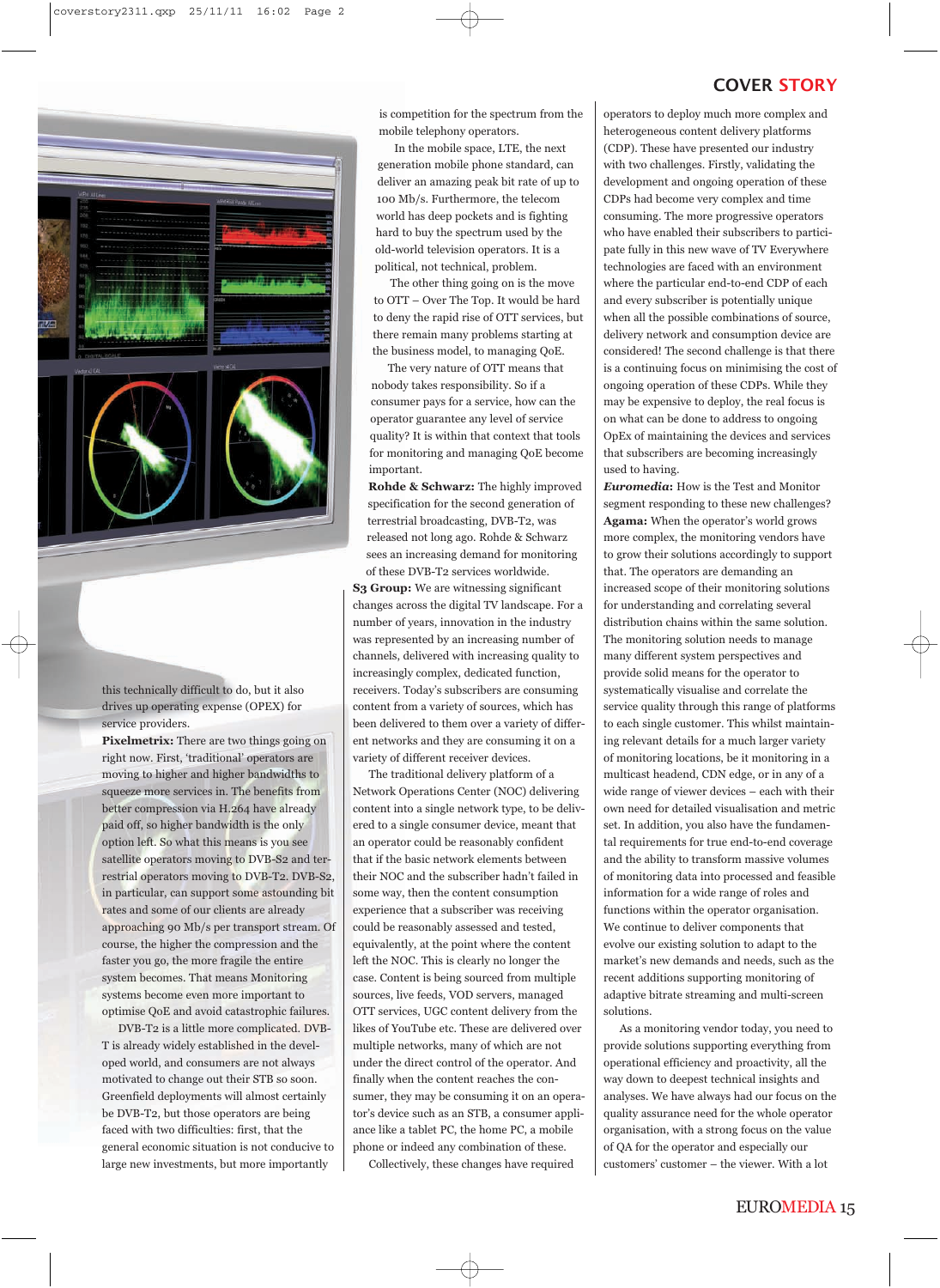of different ways of reaching the viewers and a range of new complexity elements introduced with the turn towards more individual TV services and a more diversified consumer end, it becomes even more important to understand and manage the QoS and QoE



unknown challenges. A number of solutions are now coming on the market for OTT, but I believe that *'the way'* to manage QoE/QoS for OTT has yet to be established. **S3 Group:** The first challenge service providers

all the way out to the point of service consumption. This is what you can achieve with a complete system like the Agama DTV Monitoring Solution.

However, expanding the monitoring solution with new technical features and capabilities is of course still a prerequisite. If, for instance, you look at the area of loudness control mentioned earlier, you will find EBU R128 loudness monitoring support in the latest edition of Agama's head-end monitoring offering. **Bridge:** Along with the ever greater importance of genuine end-to-end capability from the satellite to the set-top box and the mobile viewing device, T&M manufacturers need to provide massive scalability in their systems. **Excentis:** The T&M segment continuously adapts to the new protocols that are being introduced. For some T&M measurements the introduction to IPv6 requires 'forklift' upgrades, for others (like the Excentis ByteBlower product) support for IPv6 was built-in from the start.

**EXFO:** With further development and enhancement of EXFO's Service Assurance solution to meet provider requirements. One such development has been the integration of OTT monitoring into traditional television service monitoring systems. For example, our home verifier now has a traffic module which monitors Internet services including OTT as well as IPTV services.

**Hamlet:** Those involved in the manufacture of T&M solutions have stepped up to the plate with a variety of solutions enabling the assessment of the whole process of programme production through to transmission on multiple platforms. The need for testing this process is driven by broadcasting standards based on the baseband processes which preceded digital production and distribution, which in turn are driven by the audience's expectations of quality. This sets the standard by which all other transmission mechanisms

can or should be judged.

**Harris:** In the IP works, Harris has strived to product T&M tools that allow broadcaster in the transmission and Video Head End spaces with tools that allow them to accurately measure all aspects of their signals. From our field based handhelds devices for engineers to our flagship MSA device these tools allows engineers to measure and monitor all aspects of the transport streams from the transmitters themselves all the way to the Head End before and after the signal has been processed.

For Loudness, Harris works very closely with broadcaster and the regulatory bodies to ensure that our equipment is fully compliant with standards. Our existing loudness monitors, The CMN-LA and the LLM 1770 are upgraded to the latest standards via firmware which we provide to all of our customers. **JDSU:** In the communications test business, innovative test solutions for service providers are becoming increasingly important to deliver the highest level of service and deal with the sharp rise in connected devices, network complexity and the immense appetite for high-bandwidth video services. LTE is a key enabling technology, for example, for this bandwidth demand and every major wireless service provider around the world has announced large-scale LTE deployment plans.

Service providers face a simple challenge: maximise the potential of these new services by rapidly growing subscribers without compromising on quality and while simultaneously reducing opex. These are challenges that can only be addressed by giving service providers a complete view of the network and service quality experience. JDSU helps ensure this quality of end-user experience as network and service delivery challenges grow. Pixelmetrix: "We're all working on it" would be the standard reply. But while DVB-T2/S2 present "more of the same", the move to OTT (and LTE!) present numerous and new

face, that of an ever increasing set of platform combinations to be tested, is helping to make it much easier to demonstrate a positive return-on-investment (ROI) case for investment in end-to-end platform test automation. We have witnessed savings in excess of 75% on the effort expended on test execution when moving from manual testing to the automated alternative while simultaneously seeing better quality and reliability of test outcome.

The second challenge service providers face, that of a sustained drive to reduce OpEx, is being addressed through an application of improved test and diagnostics throughout the lifecycle of devices. S3 Group's research on this issue has indicated that high-end receiver devices, such as HD DVRs, may be costing as much as ?20-30 per subscriber per year to maintain in the field when the entire set of lifecycle costs are considered. This includes such cost contributors as the cost of call centre support, the cost of truck rolls to repair issues in the home, and the cost of screening devices when they return for assessment and repair. Through judicious application of better diagnostic tools at all points along this lifecycle, problems can be isolated earlier, cutting off further problem escalation and consequently further costs as early as possible. *Euromedia:* IP delivery has lacked standardisation. Are such issues being addressed? Are there other areas where lack of standards cause problems?

**Agama:** We sometimes get this question, and standardised or not – for us it always comes down to being able to provide the most relevant solutions to the market, and to have a close collaboration with both operators and equipment vendors. The development will always go up and down in phases; sometimes we are in a period of more standardisation and in other times it's innovation. Right now we are in the final stages of an innovative period, which most likely will result in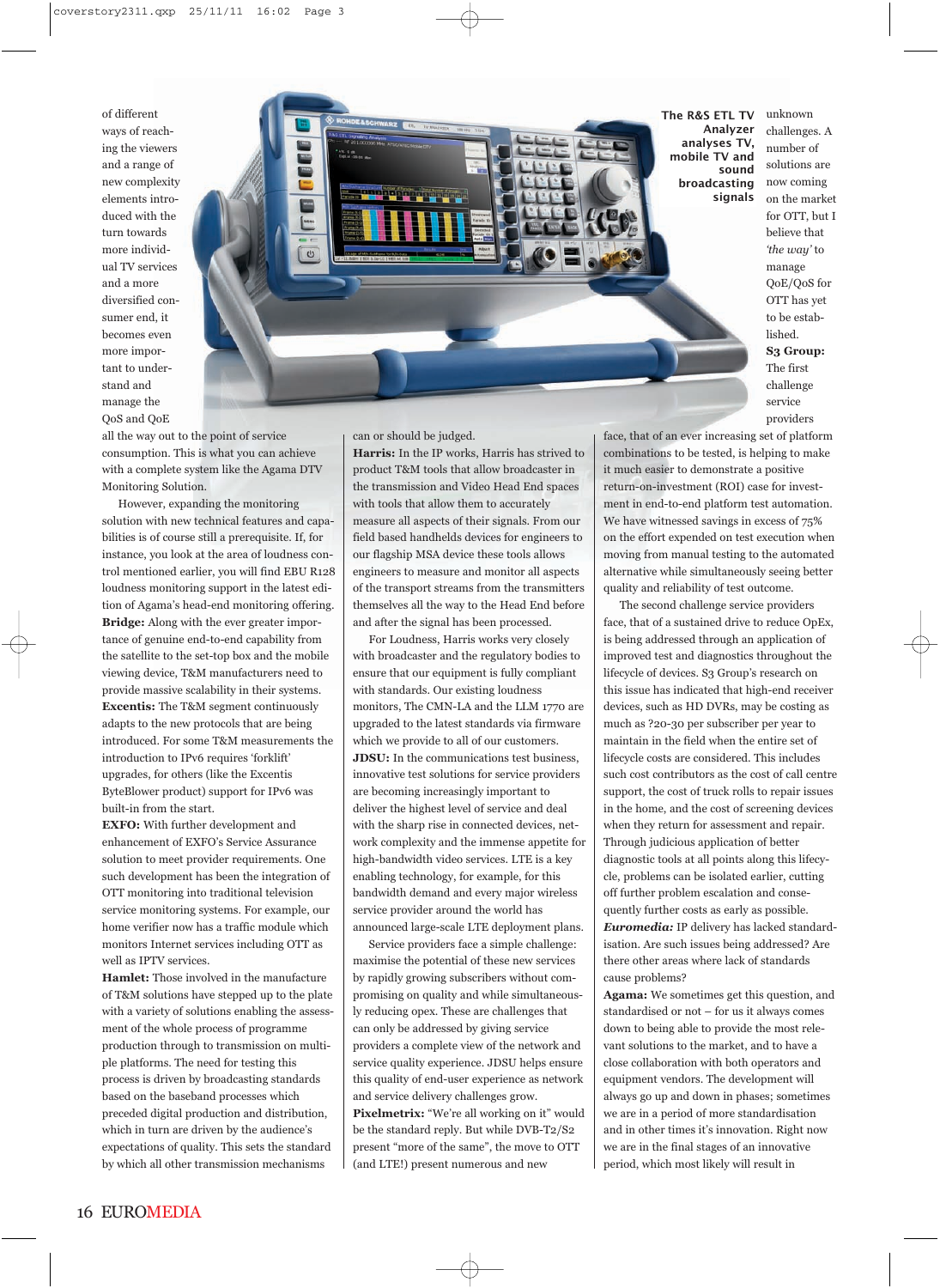standardisation as the market consolidates around a few standards or technologies winning widespread use. We are beginning to see standardisations on, for instance, rapid channel change and retransmission techniques, and it probably won't be long until we see standardisations in e.g. adaptive bitrate streaming technologies.

The process of standardisation often takes time and we are, of course, following the ongoing initiatives closely, ready to adapt to standards and new innovations where our customers need support from our solutions. **Bridge:** Standards for IP will eventually be revised and updated, but there's still no guarantee that this revision will achieve the right results. Content owners considering their provision for T&M should think about whether it's safer to rely on a manufacturer's subjective or 'interpreted' criteria as a stan-

dard, or whether to use parameters which provide the complete data on the stream. Zero tolerance for errors is the fundamental requirement for completely effective monitoring, rather than misleading and arbitrary indices of acceptable quality. **Excentis:** Delivery of video and audio over IPv4 has been in use for some time now, and this will shift to IPv6. The

usage of IP for transport is not really the biggest problem for standardisation. The standardisation challenges are more on the middleware to be used on the set-top box, TVsets, or any other devices. Also the problem of a standardised DRM or CA hinders full interoperability.

**EXFO:** EXFO's Service Assurance solutions embrace current standards in every service area and we are currently looking carefully at emerging standards like HTML 5 video. **Hamlet:** Standards are driven by what those who pay will accept in terms of quality, whether it is the advertiser or the subscriber. The level of degradation will depend to a certain degree on the nature of the channel, but ultimately if the quality falls below a certain threshold the customers will rebel.

As ever, that threshold will depend on the content. For a long while ENG was not broadcast quality but because it gave viewers an insight it was deemed admissible. Today we regularly see very low bandwidth satellite transmissions from news sites, with very poor video quality and a lot of freezes, but the audience accepts it because the alternative is not to have any pictures.

That does not apply to other genres. As audiences buy HD televisions and HD receivers they actively seek out better picture and sound quality, and are vociferous if the expected quality is not reached. Setting standards is an imperative to guide the industry to greater levels of quality, and therefore customer acceptability. **Harris:** Harris is constantly working with customers who are working in these spaces to understand the daily challenges faced by them. Our MSA measurement platform works with a combination of ASI, IP and RF signal and will measure the transport stream to the ETR TR 101-290 standards and well as analysing the signals with the ISO standards for MPEG-2 and H.264. This allows the customer to ensure the content is of both a high broadcast quality, identifying such issues as macro blocking and audio issues as well and

initiatives have been underway pretty much since the initial transition to digital for TV. Unfortunately companies have frequently had entirely different starting positions and desired outcomes and consequently have found it hard to reach consensus. The rapid growth of OTT delivered content over the 'raw' Internet has injected new urgency into this discussion for digital TV operators and there seems to be a growing consensus that HTML5 can represent a solid base for progress. The Digital TV industry has learned many hard won lessons from previous attempts across various standards bodies to resolve the conflicting business requirements from different participants in the pay-TV industry. We believe this experience will be of benefit when contributed into bodies such as W3C as they go about the work of establishing the next generation of the Internet's core standards

> where video will be a vital element.

*Euromedia***:**

Broadcasters and service providers are increasingly offering 'TV Everywhere'. What are the challenges of ensuring QoS and QoE across a range of platforms and devices?

**Agama:** A dramatic increase in both volume and variety of end devices, as well as in volume of asset versions and

types of content, introduce an explosion of media files delivered over a large set of platforms. This obviously adds to the operator's challenge of understanding the customers' perceived quality due to the diversity of what is actually consumed and how it is delivered.

These new challenges only further strengthen the needs for massive, powerful and comprehensive monitoring solutions with holistic approaches. With the 'TV Everywhere' concepts, it's no longer sufficient to provide insights for only one TV system or limited parts of the distribution, but you have to provide the means for visualising and understanding several complete distribution chains within the same solution. The operator has to be able to efficiently manage, control and evaluate the QoS and QoE of the different distribution platforms to customers consuming TV in very different settings, all with their own potential problem sources. To achieve this understanding and to have the means for operational excellence in this complex environment, the operator will need a wideranged and massive monitoring solution in both scope and scalability.

**Bridge:** The main challenge is to integrate



ensure the relevant PID table information is present and correct and the ancillary data for such things as aspect ratio and embedded audio are present and correct.

**Pixelmetrix:** We don't agree that 'IP Delivery' itself is without standardisation. How to deliver video/audio over IP is well established and works well. The latest generation of compression headends, for example, are 100% IP. No ASI at all. The problems are beyond the transport and into the services themselves. For example, EPG, recommendation engines and interoperability between delivery platforms is where the real problems are happening. Even compatibility between the client/STB and the head end. **S3 Group:** Standards have typically been most successful where there have been compelling business drivers incentivising all market participants to put the standards in place and to work the standards to everyone's mutual benefit. The problem we have seen in IP delivery standardisation arises in our opinion due to the variety of different business models which these standards have sought to address. It is not as if there have not been attempts at IP delivery standardisation; such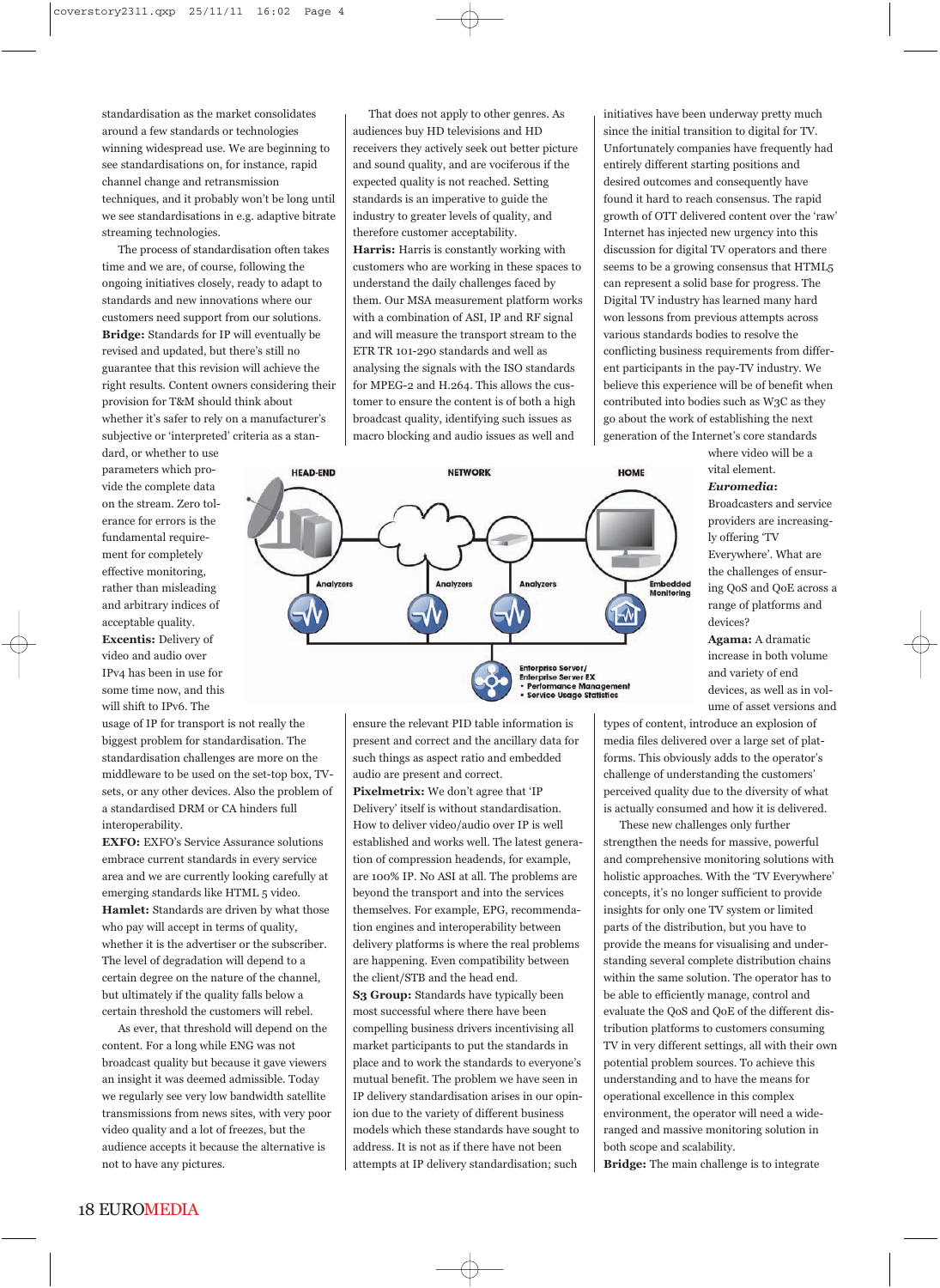the variety of platforms and devices into a unified test and monitoring environment. Content owners who don't have a unified T&M environment for their

cable/broadcast/IPTV operations will find their overheads climb steeply if they try to extend into 'TV everywhere' services. It's important therefore to get the fundamentals right with a fully integrated end-to-end environment for the conventional services, and then extend into new services keeping the T&M provision for



these within the same environment. And it's vital to find a T&M vendor that has a genuinely integrated offering for 'TV Everywhere' services, that will allow the service provider to manage the T&M operation efficiently without a major spike in the workload.

**Excentis:** The challenges of ensuring QoS and QoE over a range of platforms, devices and most importantly interfaces are huge. A significant number of the new devices will typically be connected over a wireless interface like WiFi, 3G or LTE in the future. Ensuring a consistent good QoE over these wireless interfaces for a high-quality video or audio stream is a difficult task. It is important that operators thoroughly compare and check the performance and stability of any WiFiproducts they offer.

**EXFO:** This issue truly highlights the importance of having a truly multiplay service assurance solution. When multiple networks and service types are involved (e.g. mobile device to the tower, Ethernet backhaul to the network, MPLS across the network, etc) you really need to implement a solution that can seamlessly monitor the QoS and QoE of each subscribers traffic no matter what service is being used for delivery. Failure to do so will result in monitoring blind spots that will be certain to cause major problems in the future! **Hamlet:** The problem is exacerbated by the fact that we want higher quality and more content, available on multiple platforms including mobile. To meet this expectation will mean higher speed transmission and new compression protocols, as well as the storage and playback capacity to cope with this burgeoning new environment.

The first challenge is to define what quality means in this context. Some of it is new to our industry: the impact of IP transmission variability leading to the risk of buffer overflows or underflows at the receiver, for instance.

The second challenge is the sheer volume of content to be managed. What was once a piece of broadcast video now has to be converted to so many resolutions, codecs and wrappers that individual quality control becomes impossible – the number of permutations is vast. So we have to define ways in which we perform quality control on the original high quality version of the content and on the processes which generate the other versions, to minimise the possibility of quality errors on all the deliverables.

**Harris:** One of the main issues our customers encounter is network issues in the IP world that can delay their transmission. Our T&M tools will monitor the IP packet data and measure (among other things) loss rates, delay and dropped packets as well as quantisisation rates and packet jitter. In addition we provide quality data in the RF and ASI world by measuring noise and providing an easy to read constellation diagram for engineers to provide real time feedback on the potential hundreds of signals they are working with. **JDSU:** We are seeing more network equipment, more network equipment vendors, dynamic routing and automated failover of equipment which increases complexity for monitoring and troubleshooting.

Service providers must ensure that they segment issues that are time consuming and expensive and which inevitably impact operating expenses (OPEX) and mean-time-to-repair (MTTR).

**S3 Group:** Each new platform and device brings its own challenges. Consumers have different expectations of QoS (and QoE) depending on what source the content is coming from, what network it's being delivered over and what device they are viewing it on. This makes it impossible to adopt a "one size fits all" approach to managing QoS on today's complex content delivery platforms. Adding to

the challenge is the growing importance of devices like iPads and PCs being used to consume services. Unlike traditional Set Top Boxes whose performance could be carefully planned and managed, these consumer-purchased devices may be running a variety of other software applications that can impact on the QoS. Another issue we

have seen service providers struggle with during the deployment of TV Everywhere style

solutions is the impact which multiple device interaction in the home can have on individual device performance. No matter how much testing has been performed on each device individually, emergent behaviour when multiple devices are operating and co-operating in a single home network can have a dramatic impact in reducing the QoS. With the number of potential scenarios scaling exponentially with the number of devices supported in a single home network, this once again provides an area where careful application of test automation can make a significant impact in reducing the cost of comprehensive testing.

*Euromedia:* What are the major new challenges coming up? Are these more likely to be related to delivery protocols, devices, or display modes?

**Agama:** We believe the major challenges for all monitoring solution vendors will continue to lie within the domain of dramatic increases in capacity and complexity with the coming scale-outs, where TV services can have tens of millions of end devices and massive volume of content streams even in the edge locations. These challenges will require new approaches and ways of thinking when it comes to quality assurance and full-coverage continuous monitoring, and how the result is visualised. However, these scale-out developments will further drive the progress towards control and understanding of the end point, the actual point of service consumption. Highlighting the operational perspectives of an increasingly diversified TV domain, further enhancing system perspective visualisations to cover an ever-growing platform and geographical outlook of the services, will require even higher versatility from the monitoring vendor, and this is something Agama stands well prepared for.

**Bridge:** There are no insurmountable challenges if providers plan carefully and lay the